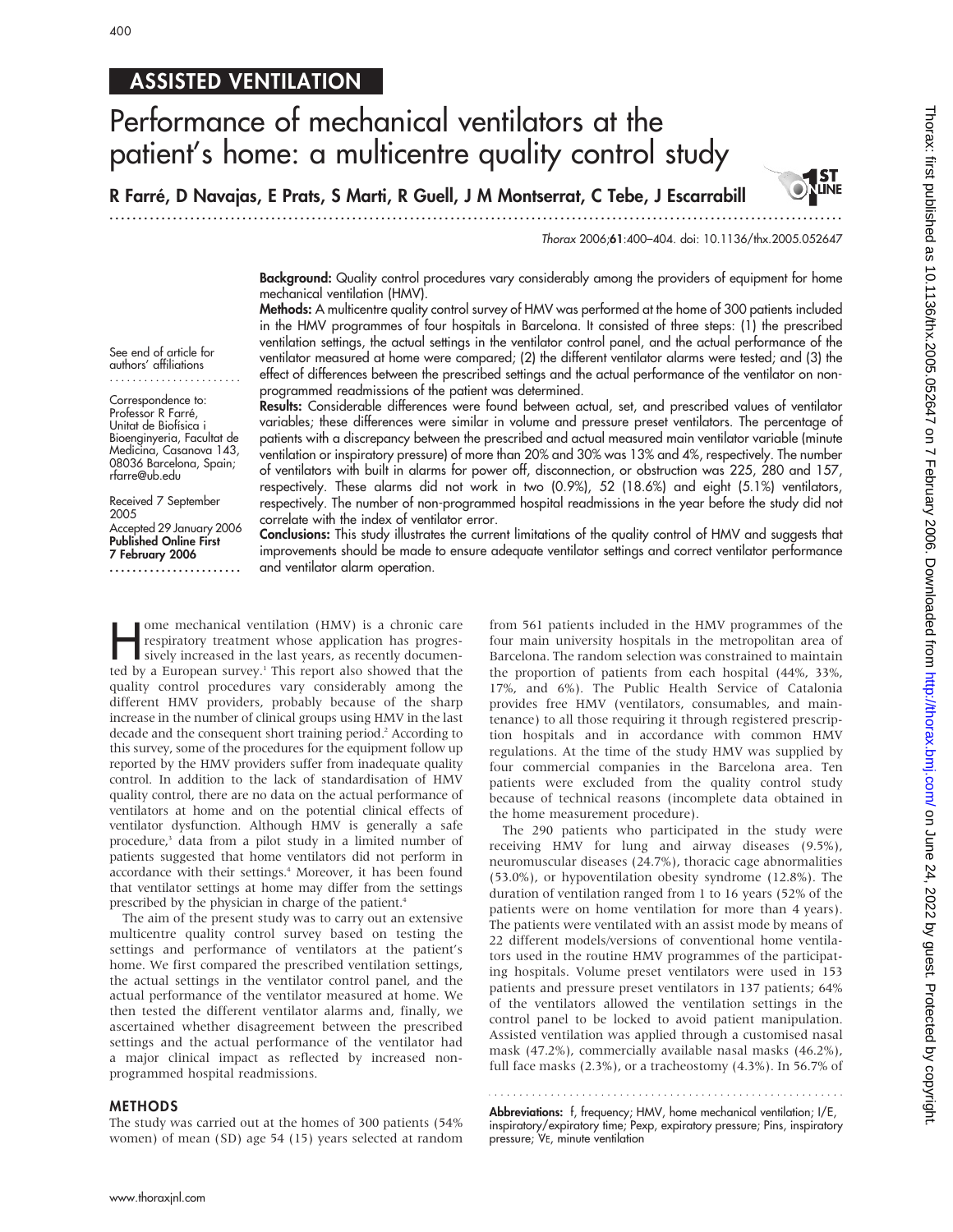the patients ventilation was applied only during the night, 40.7% of the patients were ventilated during the night plus a few hours during the day at the patient's request, 1.3% of the patients were ventilated more than 18 hours per day, and in 1.3% of patients ventilation was applied continuously.

A specially trained nurse visited the homes of all the patients during a 4 month period. The patients were not previously informed that a ventilator check would be carried out during the nurse's visit. The quality control protocol followed during the home visits consisted of three steps:

- The ventilation parameters set in the control panel of the ventilator were recorded.
- $\bullet$  The corresponding values actually provided by the ventilator were measured by a portable system designed to test ventilators (Ventest, Soderel Medical, Heillecourt, France). The ventilator was connected to a standard resistance (5 cm  $H_2O·s/l$ ) – compliance (0.05 l/cm  $H_2O$ ) lung model (European Standards NF-EN-794-2) included in the ventilator testing system. Inspiratory and expiratory flow and pressures during the ventilator operation were recorded by a computerised unit which yielded the actual values generated by the ventilator.
- The ventilator alarms were tested during the normal functioning of the ventilator when connected to the lung model. To test the power off alarm, the ventilator was disconnected from the mains power supply. The disconnection alarm and the obstruction alarm were tested by disconnecting the lung model from the ventilator or by completely occluding the tubing at the entrance of the lung model, respectively.

The ventilator variables analysed were minute ventilation ( $VE$ ), frequency (f), and inspiratory/expiratory time (I/E) for volume preset ventilators (153 patients) and inspiratory (Pins) and expiratory (Pexp) pressures for pressure preset ventilators (137 patients). The differences between the ventilation variables prescribed to the patient (obtained from his/her clinical record), the values set on the ventilator panel control, and the values actually measured during the ventilator test were compared using Bland-Altman analysis.<sup>5</sup> To define an index of ventilator error for each patient we used the data from VE or Pins since these can be considered to be the main variables in volume and pressure preset ventilators, respectively. The index of ventilation error was defined as the positive value of the percentage difference between the actual measured value yielded by the ventilator at home and the prescribed setting (VE or Pins, depending on the ventilator type). For instance, if in a pressure preset ventilator the prescribed Pins was 14 cm H2O and the measured value at home was 6 cm  $H_2O$ , the index of ventilator error was 57%  $(57 = 100 \cdot \text{ABS } (6-14)/14 \text{ where } \text{ABS} = \text{absolute value}).$ ANOVA was used to ascertain whether the index of ventilator error depended on the hospital, the company that serviced the ventilator, the respiratory disease, or on the duration of ventilation ( $\leq$  or  $\geq$ 4 years). The data stored in the patient clinical records were used to assess the relationship between the index of ventilator error and the number and length of non-programmed hospital readmissions in the 12 month period before the study.

This multicentre study was carried out under the auspices of the Catalan Agency for Health Technology Assessment and Research. Approval was obtained from the relevant ethics committee. The different companies involved in HMV in the metropolitan area of Barcelona were informed about the study 6 months before the start of data collection. Each participating patient was informed of the aim of the investigation by his/her attending clinical team and his/her written consent to participate was obtained.



Figure 1 Comparison between (A) minute ventilation set in the volume preset ventilator control panel and minute ventilation prescribed for the patient in 157 patients on volume preset ventilation and (B) inspiratory pressure in pressure preset ventilators in 137 patients. The differences between the two values are plotted as a function of the prescribed values. Solid lines correspond to the mean differences and dashed lines correspond to mean  $\pm 2$ SD (limits of agreement). In (B) the number of distinguishable symbols is lower than the number of cases because some symbols represent superimposed data from several patients.

#### RESULTS

Considerable differences were observed between the settings prescribed to the patient and the actual settings in the ventilator control panel, both in volume and pressure preset ventilators. Figure 1 shows the results corresponding to a representative variable in each type of ventilator (VE and Pins). Although the mean value of the differences was not significantly different from zero, the limits of agreement between the set and prescribed values, computed as the mean  $(\pm 2SD)$  of the difference between variables,<sup>5</sup> were considerable (table 1). This table also shows the wide range in the actual differences observed. These data illustrate the existence of marked discrepancies between prescribed and set values within the 5% of data which, according to the theoretical prediction, are outside the limits of agreement. As shown in table 1, similar results were found in the other ventilation variables (f, I/E and Pexp) between the settings prescribed and the actual settings in the ventilator control panel. Interestingly, the difference (in VE or Pins) between prescribed and set values was 4.8% (13.7%) in the ventilators which allowed the control panel settings to be locked and 8.1% (8.6%) in the ventilators where such locking was not possible. The dependence of the discrepancy between prescribed and set values on the existence of the locking option in the ventilator was significant ( $p = 0.046$ , t test).

Significant differences were found between the ventilator parameters set in the control panel of the ventilator and the actual measured values. Figure 2 shows plots of the differences for VE and Pins, and table 2 shows the results corresponding to all the variables studied. Most of the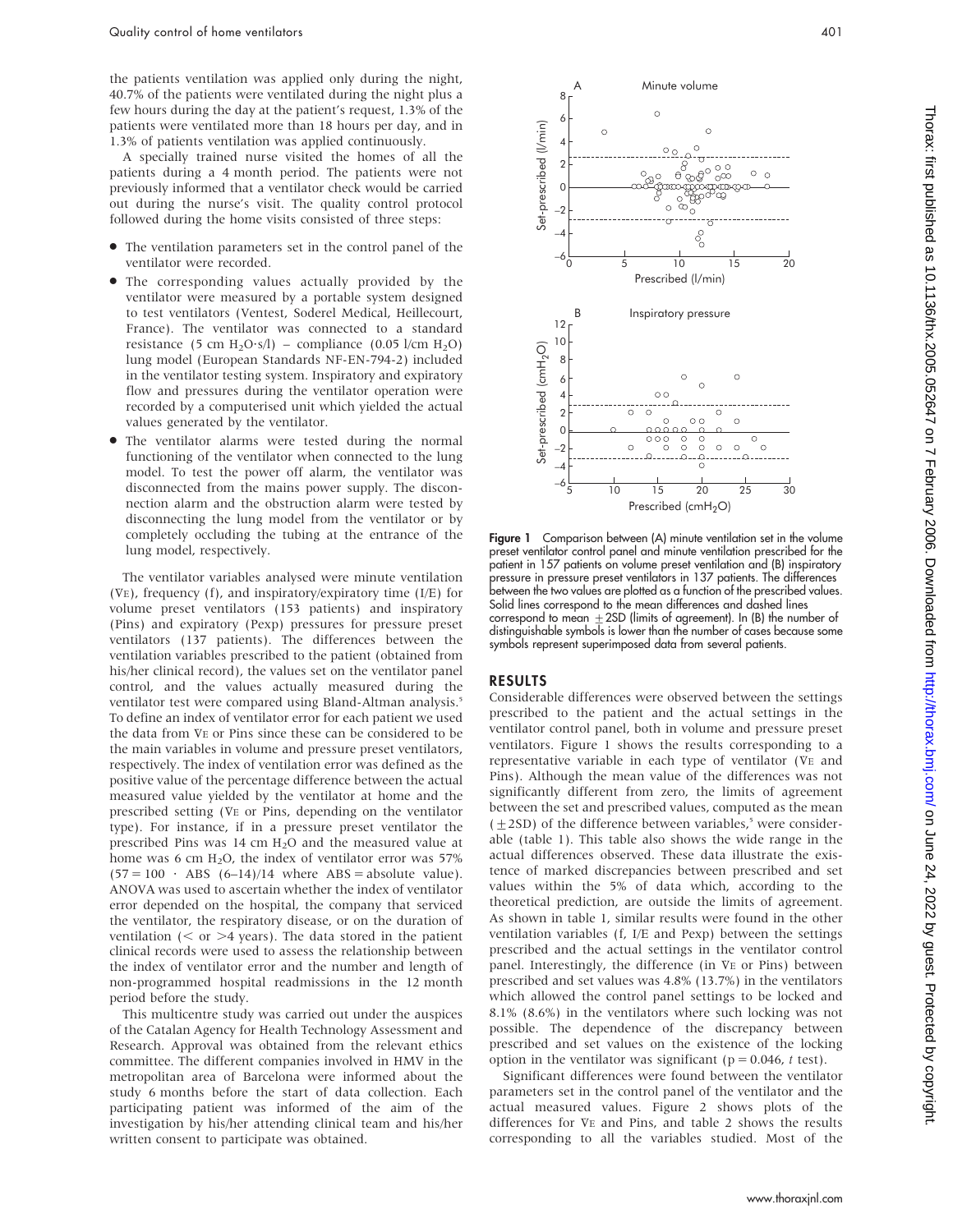| Variable          | Mean (SD) value<br>prescribed | Mean (SD)<br>difference       | <b>Difference</b><br>Limits of agreement | <b>Difference</b><br>Actual range |
|-------------------|-------------------------------|-------------------------------|------------------------------------------|-----------------------------------|
| $VE$ ( $I/min$ )  | 11.09 (2.53)                  | $-0.12(1.38)$<br>$p = 0.298$  | $-2.88/2.64$                             | $-5.00/6.40$                      |
| f (cycles/min)    | 17.99 (2.66)                  | $0.02$ (1.30)<br>$p = 0.854$  | $-2.58/2.62$                             | $-4.00/12.00$                     |
| I/E               | 0.85(0.15)                    | $-0.00$ (0.19)<br>$p = 0.822$ | $-0.38/0.38$                             | $-0.48/0.37$                      |
| Pins (cm $H_2O$ ) | 17.57 (3.05)                  | $-0.23(1.52)$<br>$p = 0.079$  | $-2.77/2.32$                             | $-4.00/6.00$                      |
| Pexp (cm $H_2O$ ) | 5.10 (1.76)                   | $-0.32$ (0.89)<br>p<0.001     | $-2.10/1.46$                             | $-4.00/4.00$                      |

VE, f and I/E were measured in the 153 patients on volume preset ventilators; Pins and Pexp were measured in the 137 patients on pressure preset ventilators.

investigated variables showed significant differences. As in table 1, the limits of agreement were wide and the range of actual differences was considerable.

The index of ventilator error (computed as defined in the Methods section) was similar in volume and pressure preset ventilators: 9.6% (13.2%) (range 0–133%) and 10.5% (11.7%) (range 0–54%), respectively. Figure 3 shows the cumulative percentage of all patients as a function of the index of error of his/her ventilator. In 70% of patients the index of ventilator



Figure 2 Comparison between (A) actual generated minute ventilation and minute ventilation set in the volume preset ventilator control panel for the 157 patients on volume preset ventilation and (B) actual generated inspiratory pressure and inspiratory set pressure in pressure preset ventilators for the 137 patients on pressure preset ventilation. The differences between the two values in each case are plotted as a function of the set values. Solid lines correspond to the mean differences in each plot and dashed lines correspond to mean  $\pm$  2SD (limits of agreement). In (B) the number of distinguishable symbols is lower than the number of cases because some symbols represent superimposed data from several patients.

error was lower than 10%. The percentage of patients with an index of ventilator error exceeding 20% was 13%. The index of ventilator error exceeded 30% in 4% of patients. The ventilator error index did not significantly depend on the hospital, the company that serviced the ventilator, or on the respiratory disease of the patient ( $p$  $>$ 0.05). The index of ventilator error was significantly greater for patients on HMV for a period exceeding 4 years (11.6%) than for those receiving the treatment for a shorter time  $(8.4\%; p = 0.036)$ .

The number of ventilators with built in alarms for power off, disconnection, or obstruction was 225, 280 and 157, respectively. These alarms did not work in two (0.9%), 52 (18.6%), and eight (5.1%) ventilators, respectively. All the alarms worked correctly in the patients subjected to 24 hour ventilation.

The number of non-programmed hospital readmissions in the last year before the study did not correlate with the index of ventilator error (fig 4). A similar result was found when the number of total days of non-programmed readmission was compared with the ventilator error index.

#### **DISCUSSION**

In this study of the settings and performance of mechanical ventilators at the patient's home, we observed considerable differences between the settings prescribed, the values set at the control panel of the ventilator, and the ventilation values effectively yielded by the equipment. We also found underperformance in the ventilator alarms. As the errors in the ventilators did not depend on the hospital or on the company servicing the equipment, the deficiencies observed must be attributed to limitations of the quality control procedure followed at the centres studied. The fact that the index of ventilator error was greater in the patients in whom HMV started earlier is consistent with poor quality control. Indeed, the probability that the ventilator settings were changed in an uncontrolled way and that their clinical records were not adequately updated is increased in these patients. Given that the quality control of equipment at the centres included in this study was similar to the average in Europe, $<sup>2</sup>$  the results</sup> found in the present study may be regarded as representative.

To the best of our knowledge, this is the first extensive multicentre study to test the actual performance of normally operating ventilators at the patient's home. An earlier study on ventilator dysfunction covering a wide patient population was retrospectively based on a register of incidents and, hence, the results did not come from the inspection of ventilators at homes randomly selected from the general HMV population.<sup>3</sup>

During the ventilator home test we recorded the parameter settings on the ventilator control panel and measured the actual ventilation provided by the device. Since home visits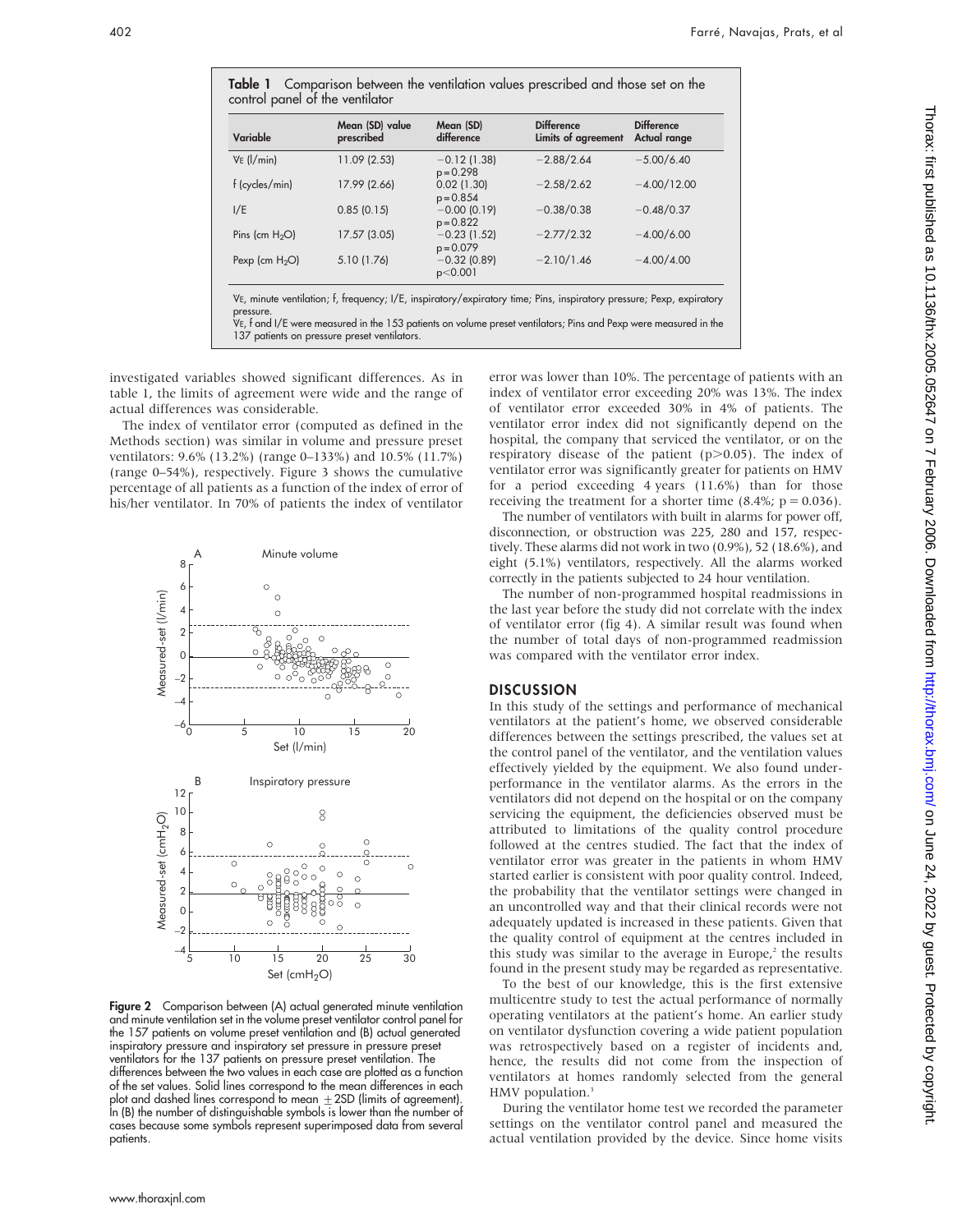| Variable          | Mean (SD) value<br>set in ventilator | Mean (SD)<br>difference   | <b>Difference</b><br>Limits of agreement | <b>Difference</b><br>Actual range |
|-------------------|--------------------------------------|---------------------------|------------------------------------------|-----------------------------------|
| $VE$ ( $1/min$ )  | 11.22 (2.74)                         | $-0.47(1.31)$<br>p<0.001  | $-3.09/2.15$                             | $-3.65/6.05$                      |
| f (cycles/min)    | 18.01 (2.52)                         | 0.07(0.66)<br>$p = 0.160$ | $-1.25/1.39$                             | $-2.83/3.75$                      |
| I/E               | 0.84(0.17)                           | $-0.04(0.11)$<br>p<0.001  | $-0.26/0.18$                             | $-0.37/0.52$                      |
| Pins (cm $H_2O$ ) | 17.47 (3.27)                         | 1.71(1.95)<br>p<0.001     | $-2.19/5.61$                             | $-1.66/9.98$                      |
| Pexp (cm $H_2O$ ) | 4.72 (1.64)                          | 0.12(0.87)<br>$p = 0.110$ | $-1.62/1.86$                             | $-3.49/2.69$                      |

VE, t, and I/E were measured in the 153 patients on volume preset ventilators; Pins and Pexp were measured in the 137 patients on pressure preset ventilators.

require a portable system, the standardised lung model used was passive. Data such as ventilator triggers which might also affect patient comfort and compliance were therefore not tested. However, given that we found similar results in all the parameters studied, the settings involved in the active response of the ventilator could be affected by the same level of deficiencies.

One interesting finding from this study was that the parameter values set in the control panel of the ventilator did not coincide with the settings prescribed to the patient (fig 1 and table 1). Such a difference, which cannot be attributed to equipment malfunction, could be due to the fact that changes in setting prescription during the HMV follow up had not been adequately registered in the patient's clinical record or to the fact that the patient had (in)voluntarily modified the ventilator settings. Although manipulation of the control panel by the patient is not possible in modern ventilators, a non-negligible number of ventilators in current use still allow an easy modification of the settings. The fact that the patient modifies the ventilator settings is not necessarily detrimental. In some cases it is possible that the patient adapts the ventilator settings to improve his/her comfort. In fact, it should be borne in mind that, while the setting titration is carried out at patient discharge, the pathophysiological status of the patient evolves with the result that some months after discharge the ventilation that the patient needs is not the same as the one titrated at discharge. It is also possible that the patient adapts the settings to counterbalance the unintentional leak level from the mask which can change as the patient rearranges the mask to improve comfort. Accordingly, this action could be interpreted positively as a sign of patient empowerment. However, in some cases the patient could wrongly modify the ventilator settings with the result that the beneficial effects of the treatment are reduced. In any case, the fact that the patient is ventilated with settings that are different from the ones prescribed to him/ her should be regarded as a quality control deficiency. Indeed, to adequately monitor the normal clinical evolution of the patient and to interpret potential acute incidents, the physician in charge of the patient follow up must be aware of how the patient is actually ventilated.

Another finding of this study was that the ventilators did not perform in agreement with the settings in the control panel (fig 2 and table 2). Specifically, the minute ventilation provided by the device progressively worsened as the set value increased. The fact that home ventilators tended to underperform when subjected to high level requirements has already been documented.6 However, recent data indicate that the performance of modern ventilators has improved.7 To interpret the importance of the results reported in fig 2 and table 2 adequately, it should be stressed that the lung model used in the home test featured the resistance and elastance of a normal respiratory system. According to the literature, greater underperformance is expected if a lung model with high resistance/ elastance mimicking patients with increased impedance is used.<sup>6</sup> The fact that the normal servicing of the ventilators did not detect the observed underperformance indicates that the quality control carried out by the companies could be improved.

In this study we also focused on ventilator alarms. A significant proportion of the ventilators did not incorporate alarms. Moreover, the alarms did not work when subjected to an effective test in a non-negligible number of ventilators with built in alarms because these were not activated or because they



Figure 3 Cumulative percentage of patients as a function of the index of error of his/her ventilator. The ventilator error was assessed as error in minute ventilation or in inspiratory pressure for volume and pressure preset ventilators, respectively.



Figure 4 Relationship between the number of non-programmed hospital readmissions in the previous year and the index of error of the home ventilator.